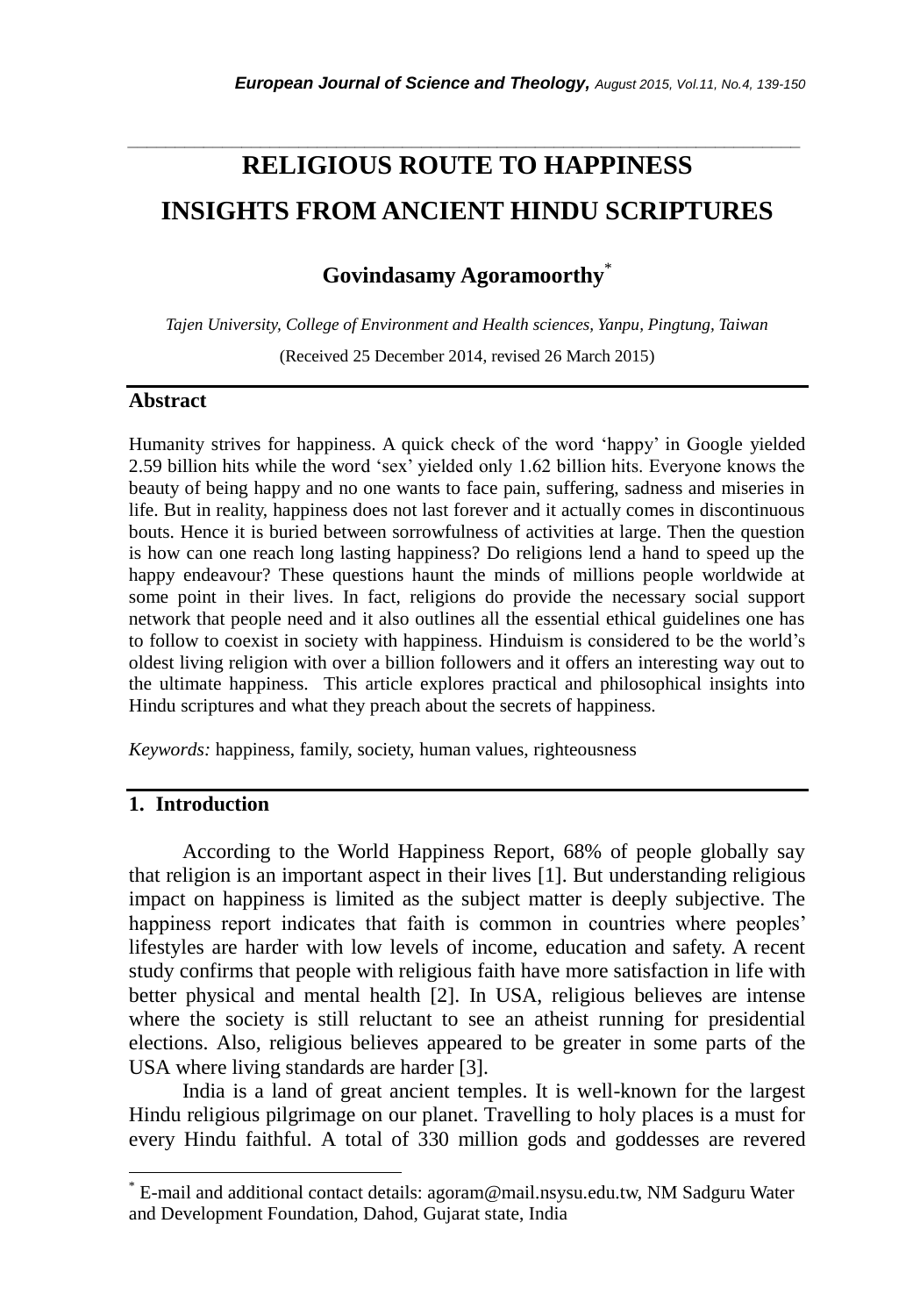across the nation hence deities can be found throughout the landscape covering every village, town, city, along roadsides, under banyan trees, inside caves, in dense forests and in elaborate temple complexes built by ancient kings and contemporary entrepreneurs [4]. The idea behind the millions of deities is just a symbol for the incalculable names and forms by which the divine makes itself reachable to the ordinary human mind [4, p. 5]. But the question is why so many across India continue to pursue religious faith in search of peace, prosperity and happiness? A closer look at the historical background of India including its ancient Hindu scriptures may shed some answer to this curious query.

## **2. India's religious history**

India is the  $7<sup>th</sup>$  largest country in the world covering an area of 3.2 million km<sup>2</sup>. Huge rivers namely the Ganges and Brahmaputra in the east, Indus in the west, Narmada in central and Cauvery in the south run wild — all major rivers are considered sacred in Hinduism [5]. Ancient rock shelters and cave paintings at Bhimbetka in Madhya Pradesh state are the earliest records of human life dating back to 10,000 BC. The Indus Valley Civilization represents the advanced human civilization in 2,500 BC [6]. In the coastal city of Harappa, amazing docks were built to control tidal waves. Ancient cities were remarkable in managing 50,000 inhabitants and an example is Mohenjo-Daro. Between 1,500 and 1,200 BC, the Vedas were compiled. Two major religions came out of Hinduism in 500 BC; they are the Buddhism and Jainism. Both questioned the Hindu religious discriminatory caste system. King Asoka unified small kingdoms in 3<sup>rd</sup> century BC by stretching his empire widely from Afghanistan to the west, Assam to the east, and Mysore to the south. Philosophy, literature, art, music and Buddhism thrived during that period. From  $3<sup>rd</sup>$  century AD onwards, India underwent the golden era during the Gupta dynasty when Science, Engineering, Arts, and Astronomy prospered. By the end of Gupta dynasty, Hinduism became India's dominant religious, cultural and social force.

Invasions from central Asia took place between  $10<sup>th</sup>$  and  $12<sup>th</sup>$  century AD. Mahmud of Ghazni raided Somnath Shiva temple in Gujarat state where 70,000 Hindus died defending it. In one raid alone, Ghazni looted 6.5 tons of gold from the temple. When he died in 1033, his empire came under the control of the Seljuys and later by the Ghurs from Afghanistan, who invaded India in 1191. The Ghurs's general, Qutb-ud-din occupied Delhi and later became its Sultan. The mughal rule continued in most parts of northern India and the famous kings included Akbar, Jehangir, Shah Jahan (who built the Taj Mahal), and his wicked son Aurangzeb — who imprisoned his father and seized power [7].

In south India, great empires included the Cholas, Pandyas, Chalukyas, Cheras, and Pallavas [8]. The Cholas dynasty led by King Rajaraja Cholan (985– 1014) controlled the entire southern India, Deccan plateau, Sri Lanka, parts of the Malay Peninsula, and the Srivijaya kingdom in Sumatra. The heartland of the Cholas was the fertile Cauvery river delta of today's Tamil Nadu state. They ruled from  $9<sup>th</sup>$  to  $13<sup>th</sup>$  century AD and since then Hinduism remained as a major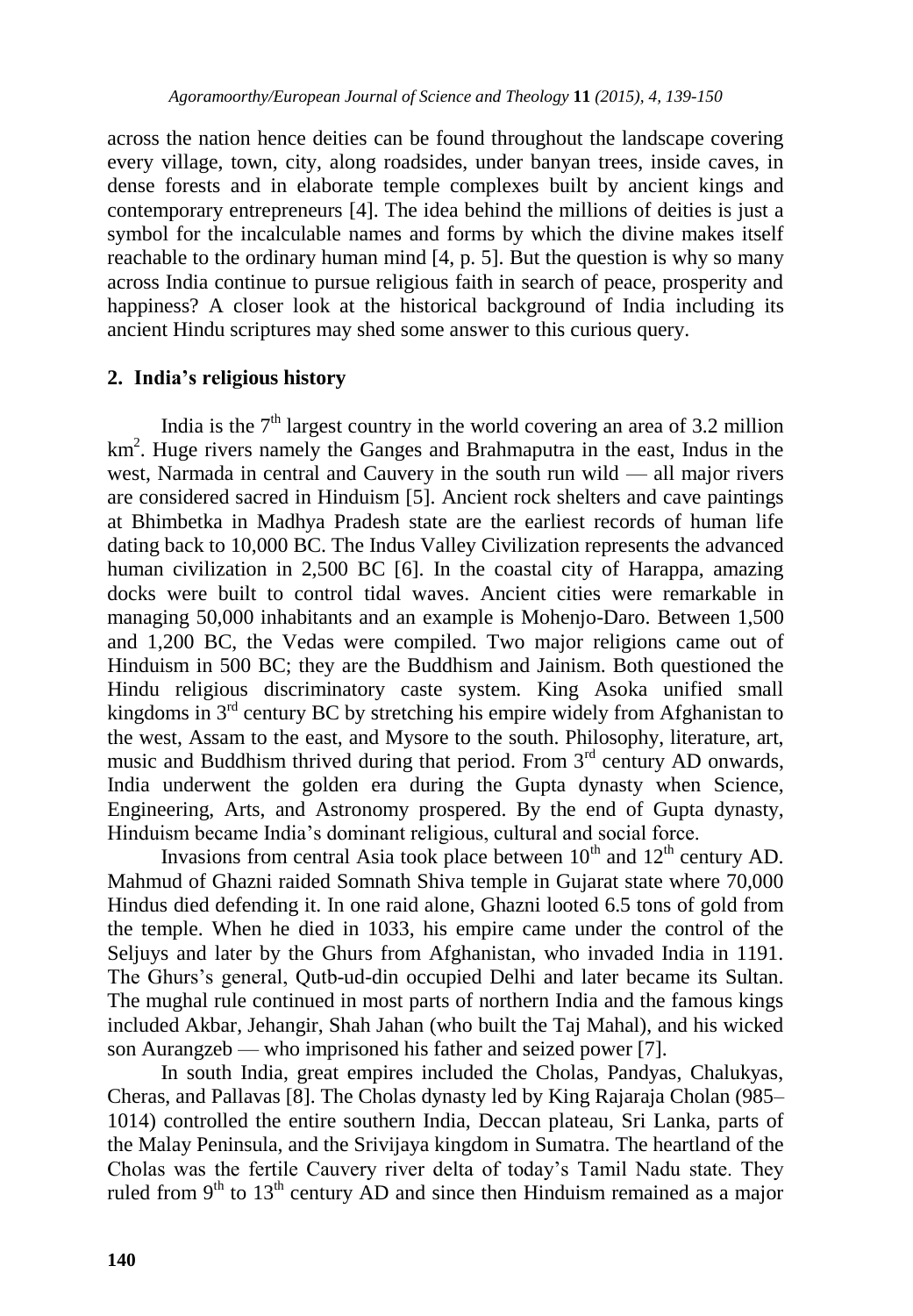force in the south. In central India, King Shivaji took part in many heroic acts against invading forces from 1646 to 1680. The Europeans started to visit India and in 1498, the sailor Vasco da Gama landed in south India. Subsequently, the Portuguese captured Goa in 1510, and Diu in 1531 — they occupied both territories till 1961. Most of India came later under the control of the British East India Company, and since 1856, the British rule continued till India gained freedom in 1947 [7, p. 484].

## **3. Religious way to happiness**

Hinduism has neither a single founder nor a sole scripture; hence it does not have any dogmatically determined sets of teaching. It is a way of life in which what one commonly define a religion by determining all social and cultural structures and interactions supported by numerous scriptures [9]. Islam came to India through invasion while Buddhism, Sikhism and Jainism were offshoots of the Hindu religion. The Apostle Saint Thomas was believed to have arrived in India during 52 AD [10] and afterwards Christianity cherished across India. Hence Christianity came rather spontaneously to spread the Lord's Gospel through numerous sacred seers. Today all three religions enrich each other embracing peace and they continue to exist in inclusive harmony. The values of society have been passed from generation-to-generation with deep rooted customs so temples, churches, mosques, and monasteries dominated the landscape for centuries. Yoga and Ayurveda combined with religious and philosophical sentiments have played an important role in the evolution of India's spiritual quest for happier human life.

Mother, father and guru (Sanskrit syllables word *gu* meaning darkness and *ru* meaning destroyer of darkness or the one who dispels ignorance with spiritual illumination) are treated with reverence in the Hindu culture. Most believe in *karma* (law of cause and effect) by which each person creates destiny by thoughts, words and actions. Karma does not mean fate. Humans are not born as sinners — each and everyone has a spark of divine in them so the legendary Swami Vivekananda eloquently said, "Each soul is potentially divine" [11]. Hindu spirituality is all about respecting life forms. Besides, reverence to the five major elements (*pancha mahabhootas*) such as space/sky (*akash*), air (*vayu*), fire (*agni*), water (*jala*) and earth (*prithvi*) has been intertwined in Hindu society for generations. According to *Ayurveda* (knowledge for long life), which is the ancient traditional medicine, five elements are present in balanced state in human body and any imbalance may cause health problems [12]. These elements are associated with five organs of actions as well in body that include touch (air), smell (earth), vision (fire), taste (water) and hearing (space).

## **4. Hindu Scriptures on happiness**

Among the numerous ancient Hindu scriptures, the most sacred of all is the four Vedas (*Rig, Sama, Yajur,* and *Atharva*) and each had 21, 109, 1,000 and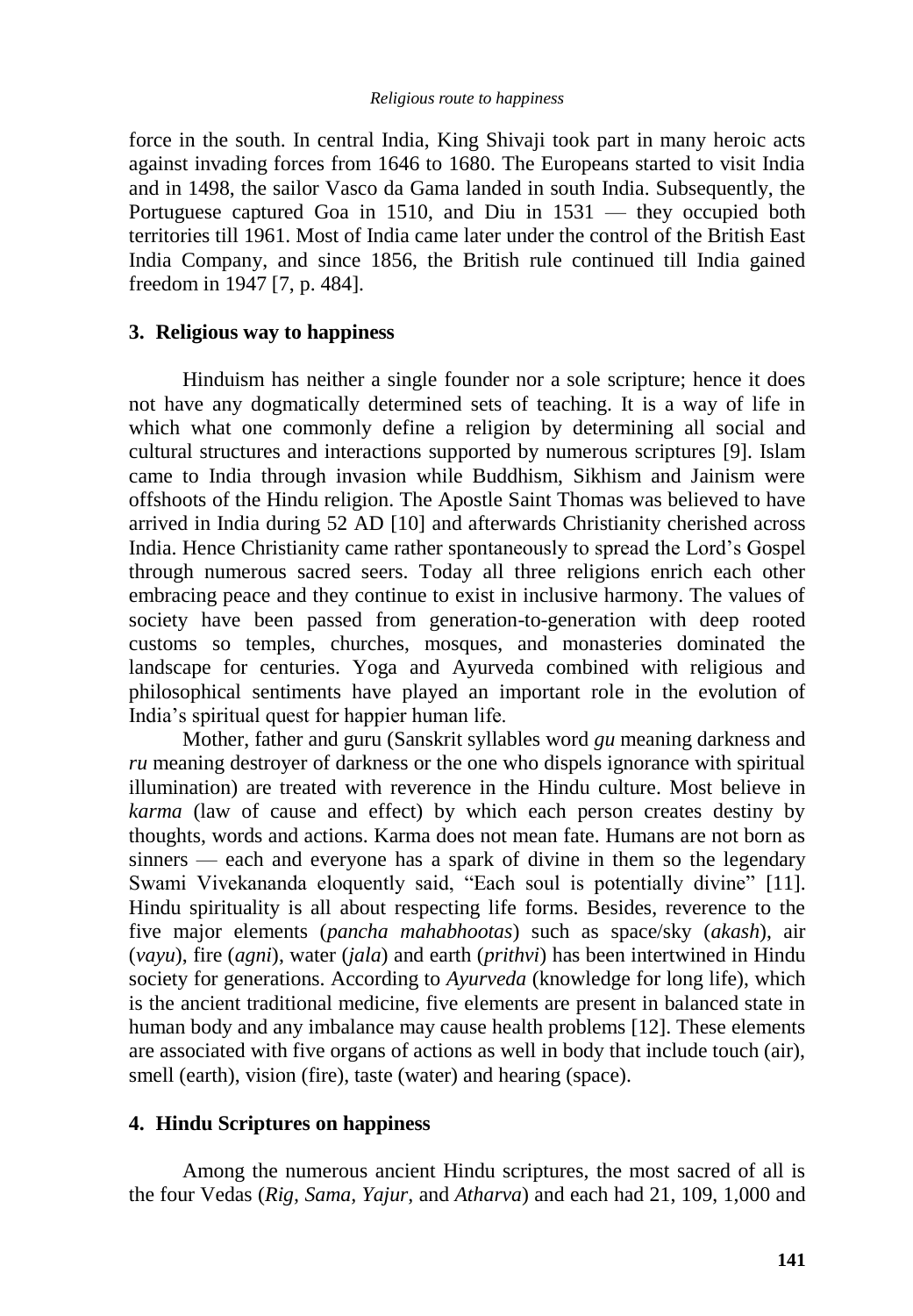50 branches, respectively with a total of 100,000 verses in 1,180 branches (Figure 1). But now only 20,379 verses exist (10,552 of *Rigveda* organized in 10 sections, 1,975 of *Yajurveda* in 40 chapters, 1,875 of *Samveda* in 21 chapters and 5,977 of *Atharvaveda* in 20 chapters). These holy verses praise the gods and goddesses of the Universe to seek their blessings for happier life in Earth. There are six *Vedangas* that are parts of the Vedas; they include *Vyakaran, Jyotish, Nikrukt, Shikcha, Chand* and *Kalp Sutras*. Besides, there are four *Upvedas* (subsidiary) called *Arthveda* (science of Sociology/Economics related to *Rigveda*), *Dhanurveda* (science of defence/war related to *Yajurveda*), *Gandharvaveda* (science of Music/singing related to *Samveda*), and *Ayurveda* (the Medical science related to *Atharvaveda*). The first three became extinct while *Ayurveda* still survives and continue to help millions of patients across the world.



**Figure 1.** Ancient Hindu scriptures highlight righteousness in society leading to ultimate happiness.

There are six *Darshan Shastras* based on six distinct schools of philosophical thoughts: (i) *Poorv Mimansa* by Sage Jaimini, (ii) *Nyay* by Sage Gautam (iii) *Vaisheshik* by sage Kanad, (iv) *Sankhya* by Bhagwan Kapil, (v) *Yog* by Sage Patanjali and (vi) *Uttar Mimansa* or *Brahm Sutra* by Bhagwan Ved Vyas [13]. The scriptures were extensive and difficult to comprehend so the sage Jaimini wrote *Poorv Mimansa Sutras* to facilitate better understanding of the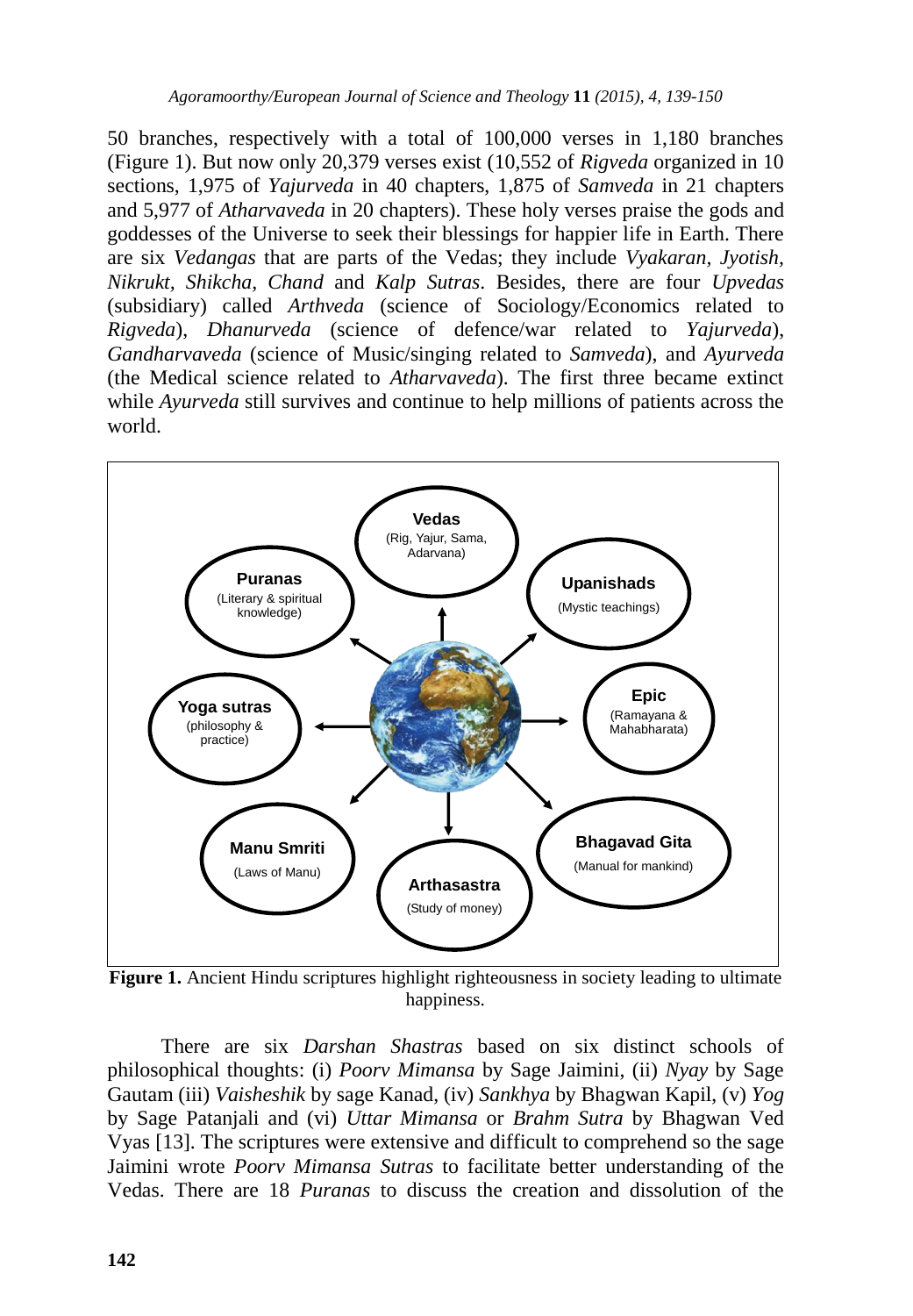universe [14]. The philosophies of the *Upnishads* and the *Darshan Shastras* are hard to comprehend, but the *Puranas* make it easier. The *Bhagvatam* narrates selfless devotion to Lord [15] while the Ramayana and Mahabharata are considered as great epics [16].

Only 200 *upanishads* are available now [17] and they introduce the correct understanding of the Self (*atman)* or eternal essence unchanging and indistinguishable from the essence of the Universe. The major concept of *upnishads* is to surrender to Lord and receive liberation from the bondage of the cosmic material power so that one can enter into the eternal bliss or everlasting happiness. The deeply mystical teachings are perhaps the most significant knowledge known to humanity. The term *upanishad* derives from *upa* (near), *ni*  (down), and  $s(h)$ *ad* (to sit), and it may be translated as 'sitting around'. This etymology points to a group of students who sat around their spiritual master to learn the secret doctrines of happiness. In the tranquility of the forest hermitages, sages meditated and contemplated deepest concerns of humanity and communicated their knowledge to students near them [17, p. 19]. These scriptures highlight concepts such as *dharma* (righteousness), *artha* (wealth), *kama* (desire), and *moksha* (liberation). The first three are seen as worldly while the last one signifies freedom from worldly desires including the cycle of rebirths. The texts that deal with liberation are concerned with the nature of cosmos, including the supreme-being and the human soul. In fact, *moksha* is a way to abandon the established order in society and to pursue the ultimate selfrealization leading to everlasting happiness.

In other words, the doctrine of *dharma* promotes righteous behaviour in society. For example, the Law of Manu [18] provides a collection of rules on how humans should live in the ancient India society adhering to righteousness [19]. The teachings on *moksha* on the other hand promote detachment from materialistic universal desires [20]. Only few people with high level of mental purity can follow the path of total detachment from the materialistic world of *maya* (illusion) to acquire the absolute knowledge of the Self. That is why the popular scriptures such as Gita bridge the *dharma* and *moksha* paradigms so that the vast majority in society can easily comprehend at least the rules of righteousness to have temporary happiness involving pain and pleasure in life rather than the demanding task of liberation that will require high level of mental purity. As such, they serve as law codes for human conduct in Hindu society.

In fact, all ancient scriptures mention happiness as '*Ananda*' (bliss). The word ‗*aa*' meaning from all side and ‗*nanda*' meaning joy hence it literally denotes bliss in all sides. Activities linked to sense organs start a chain reaction that begins with attachment towards desired worldly objects. The attachment then triggers anger when things do not materialize as per the desire's demand. Anger then evolves to delusion, which is followed by mental suffering and misery. Then one may question, would it be possible to turn the mind away from all tempting sensory worldly objects? Yes, but it's not all that easy and the procedures to go forward can be found in the most popular scripture, the *Bhagavad Gita*.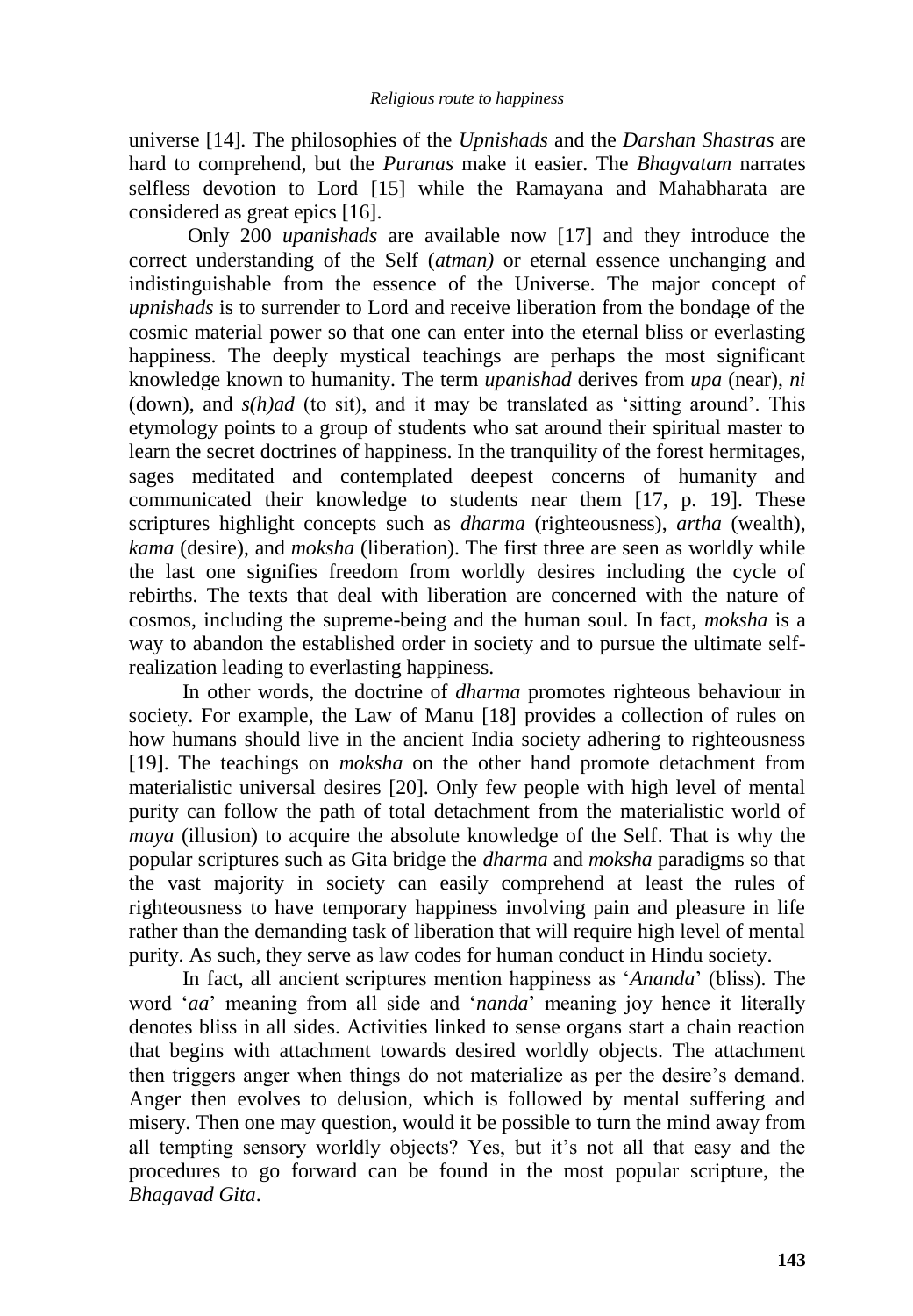## **5. Happiness through righteous actions**

The Bhagavad Gita literally translates as the 'Song of God' is an ancient sacred scripture, which is also the longest song known to humanity. It is popularly called as ‗Gita', and it is a part of the Mahabharata epic. Its philosophies go beyond the scope of world religions therefore it's referred as the ‗Manual for Mankind'. This scripture was admired by Mahatma Gandhi, Aldous Huxley, Albert Einstein, Carl Jung and numerous other scholars [21]. The teacher was Krishna — the manifestation of Lord Vishnu [22]. It's a dialogue between Krishna and Prince Arjuna before the start of the Mahabharata war. The epic revolves around the struggle between the sibling clans of Kauravas and Pandavas for the throne of Hastinapura kingdom that resulted in war that took place in Kurukshetra (today's Haryana state).

The Kauravas were collectively composed of the hundred sons of a blind king, Dhritarashtra, and the Pandavas were the five sons of Pandu (second was Arjuna); they followed the rules of righteousness [22]. Krishna was the sole advisor of the Pandavas clan. When the battle started, he took the duty of driving Arjuna's chariot. When Arjuna was confused with a dilemma to fight against his clan, Krishna explained values with analogies that led to the Gita often described as the concise guide to Hindu theology. During the dialogue, Krishna imparted the valuable lessons on how to live in society. Subsequently, the Pandavas won the battle and took over the Kingdom. As it is taken to represent a summary of the Upanishad teachings, it is called as the ‗Upanishad of the Upanishads' and ‗Scripture of Liberation' leading to ultimate happiness. Most Hindus have a copy of Gita in their homes as a symbol of worship, the same way Christians have a copy of the Bible. Gita has a total of 18 chapters, and each chapter is called ‗yoga', which is the science of individual consciousness achieving unity with the ultimate consciousness leading to happiness [22, 23]. The Gita preaches 10 major human values that include pridelessness, non-violence, straightforwardness, reverence to parents/teachers/God, cleanliness (body/mind), simplicity, absence of ego, balance of mind, seeing the fault in materialist world and detachment.

Happiness largely depends on the individual actions so one has to be judicious when it comes to any form of activity in the day-to-day life. The need to prove one's pride comes because of the need of wanting to be appreciated. The self conceit and pretentiousness are manifestations of the same compulsive urge to enhance one's ego. So it is essential for people to examine if they are happy within, and if they are, then why crave for superficial respect from others? Non-violence here refers to avoid hurting others physically, verbally and mentally. During my childhood, my father used to say, 'even if you cannot help others, it's fine, but you should never think about harming others'. I couldn't understand what he was talking then. Now I understand that even thinking about harming others is strictly prohibited in the Hindu scriptures. While speaking, one should be truthful and pleasant without agitating others' minds. Speaking ill of others in their absence or sarcasm is considered verbal violence as per the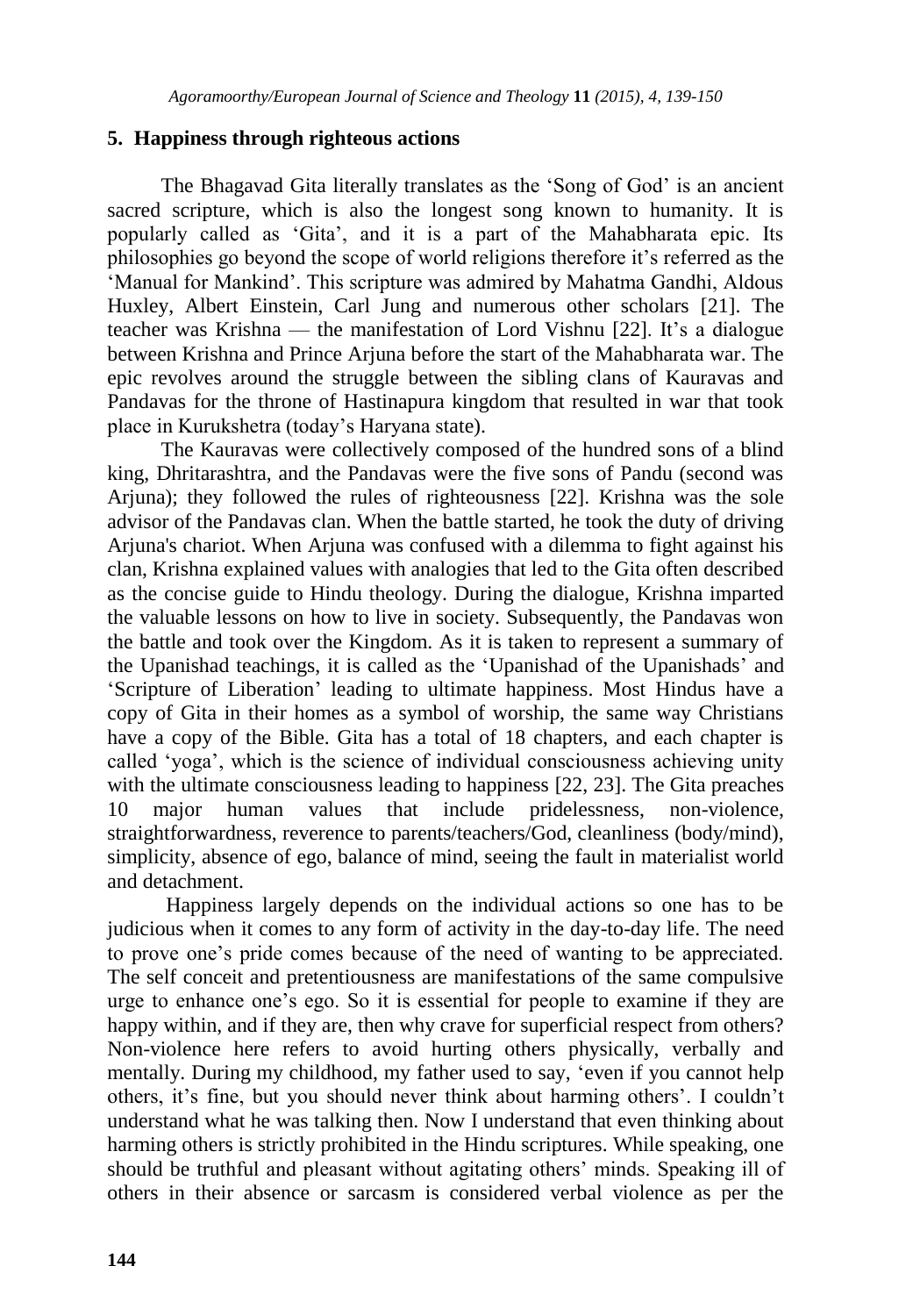scriptures. If one wishes to be treated well, they should think about treating others the same way.

Hate cannot be eliminated by hatred, but it can be nurtured by mercy. Straightforwardness comes from the Sanskrit word 'rju' meaning straight. When one's thoughts, words and actions are united, it becomes straightforward as quality. When inner pressures increase in mind, people tend to forget honesty and either evade from problems or deny the existence of problems, and either way, the problem cannot be resolved. Reverence to parents, teachers and elders is a must for all Hindus and the scriptures give the ranking order starting with mother, then father, followed by teacher and finally God. The teacher must stand as an example of what the scriptures advocate through behaviour and solve other's deepest problems and fulfilment of everlasting peace. Serving such a teacher is a virtue, which will purify the minds of students. Everyone knows about keeping one's body clean. Similarly, peoples' behaviours reflect the mind so keeping a clean mind is mandated by the scriptures. When impure thoughts involving lust, anger, attachment, greed, pride, jealousy, selfishness, injustice, cruelty, and ego dominate the mind, then unrighteous actions will follow, ultimately leading to accumulation of impurities in mind (Figure 2). So the state of mind needs to be corrected, and it can be done by spiritual practice.



**Figure 2.** Unrighteous actions will form unpleasant human character leading to accumulation of mental impurities leading to unhappiness in life.

In Gita, Arjuna repeatedly asked Krishna about the best action in life. Krishna told that renouncing worldly desires and becoming a monk (*sanyasi*) to get liberation (*moksha*) is the best, but only when one is fully qualified with mental purity. Otherwise, doing *karma* (action) following *dharma* (righteousness) is the second best way to purify the mind. Arjuna realized that he was not ready to renounce so he took the advice to fight the war. Steadfastness can come only with clarity of understanding, which will come by critical thinking and self-analysis using the intellect.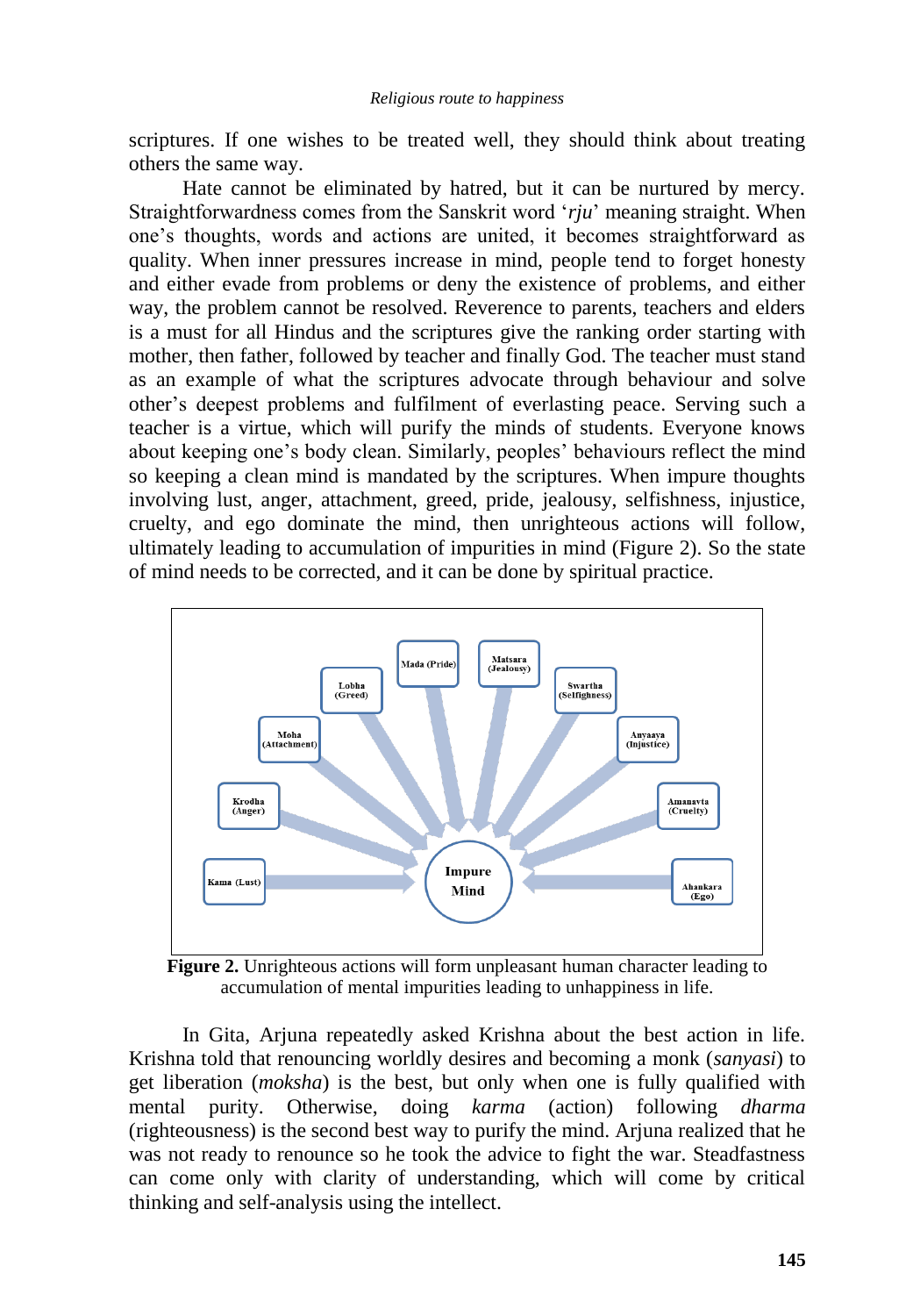Ego is the root cause of humanity's problems. It's also the sense of superiority over all other life forms in nature. So keeping one's ego under control is an important spiritual value. But the question however is, can it be done? The ultimate remedy lies in recognizing the Universal Will of God behind all actions. Then only the awareness will slowly emerge displacing the ego. One should understand the limitations of life, body and its physical faculties. This reality needs to be realized often to go forward in the righteousness path. Hinduism believes in reincarnation [24] and the reincarnation of Lord Vishnu for example is remarkable since it represents in a way theory of organic evolution. In order to indicate aquatic origin of life, Vishnu incarnates as *Mathsya* (fish), followed by the amphibious *Kurma* (turtle) and terrestrial *Varaha* (wild boar) depicting life transferring from water to land. Subsequently, *Narasimha* represents a beast's attempt to attain a human form, which is followed by *Vamana*, a pigmy human. In the incarnation of Rama (hero of Ramayana epic), perfect human qualities are identified, while the last one, *Kalki* represents human destruction of Earth giving attention to nature.

When sense objects seduce, how is it possible to develop detachment? The scriptures show a short cut and if one sees defects in sensual objects, detachment can naturally arise. If mind realizes the cost may exceed benefits, then feeling of detachment will emerge. If the sensual pleasures take away one's own freedom, what is the point of pleasure anyway? Gita says that attachments are like nails driven to the heart and the more one accumulates, the greater misery destined to follow. Detachment can also be done by not binding to others. One can discover the joy of giving freedom to others and unconditional love for others (emotionally freeing others and not to enslave them). Yoga practice may help and for example, yoga postures will help to make the body cooperative while regulated breathing will help the mind to become calm and cooperative. Similarly, meditation will make the mind more cooperative.

We often get confused with love and attachment. Love, by the way is unconditional, while attachment is conditional, and that is why people fall in love and get married and then break up when the self-imposed conditions are not fulfilled in relationship. Relationships are often self-centred and attachmentoriented so people come together to fulfil self-created needs reliant on others. Developing detachment is essential to come out of self-created bondage in all relationships. Independence is directly proportional to minimizing human needs. Just as one does not take things seriously in a magic show, drama or movie rather than enjoys it, one can learn to be a spectator enjoying the magic of life with people all around yet without evoking strong likes, dislikes, attachment and commitments. This is the true spirit of unconditional love associated detachment leading to happiness.

An old saying goes 'mind is like a monkey'. The Hindu scriptures go a step further and state 'mind is like a drunken monkey stung by a scorpion'. So, balancing the mind during favourable and unfavourable situations is not at all easy and one has to have wisdom to achieve it. The nature of human mind is to run after exciting external objects and situations, and in the process loses its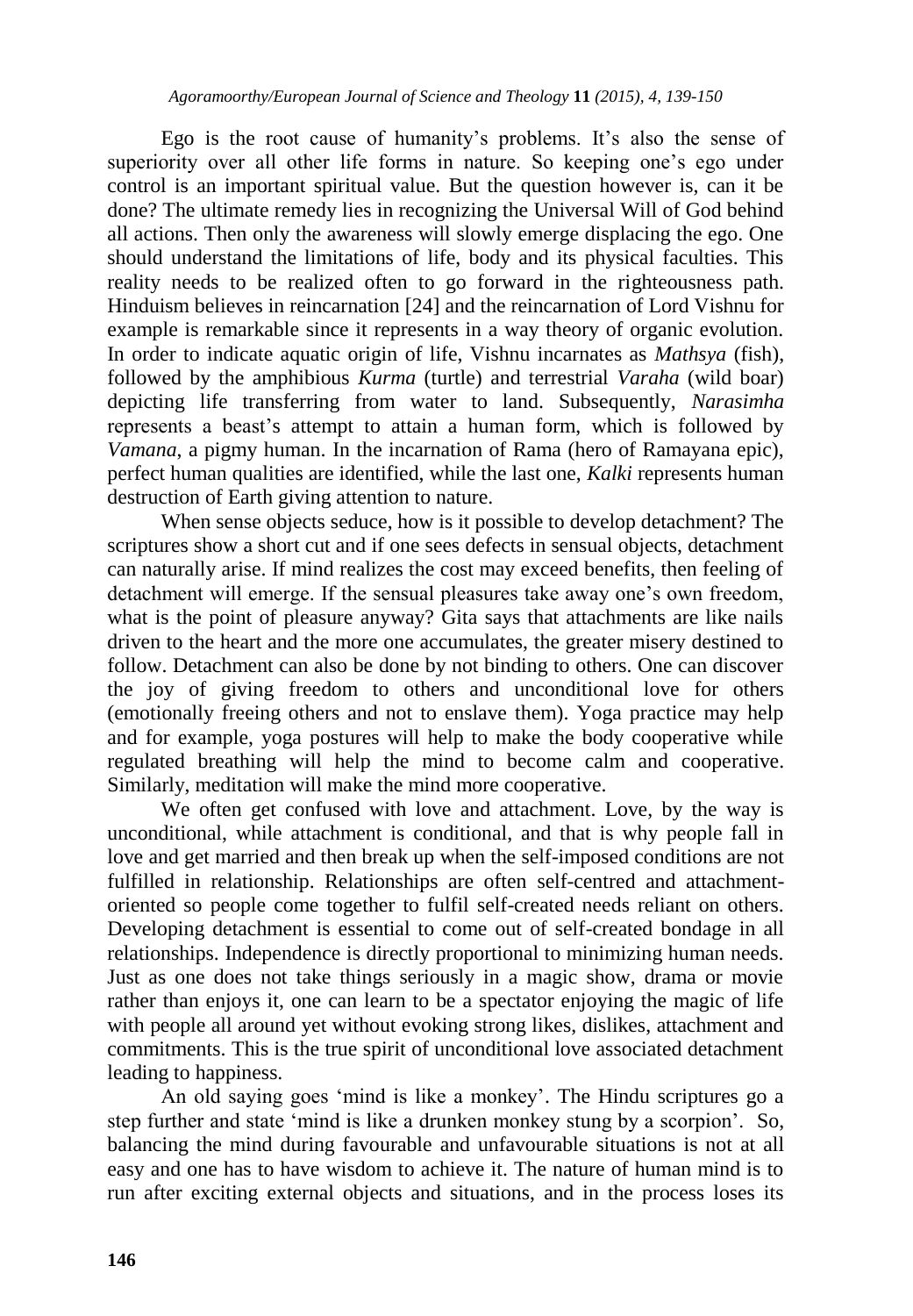balance. Hence balancing is essential to pursue ones actions in life rightfully. When one can learn to shift from external objects to internal contemplation centred on God, then happiness will emerge. When mind gets purified through righteous actions, naturally balancing ability will get stronger.

The Patanjali Yoga Sutra states, 'one who cultivates a feeling of friendliness for the happy, compassion for the miserable, cheerfulness for virtuous, and indifference for evil, may attain inner peace and cleanliness'. It also shows people can be lumped under four types: happy (sukhi), sad (duhkhi), virtuous (punya) and evil (apunya). It outlines four types of attitudes such as: friendliness (maîtri), compassion (karuna), cheerfulness (mudita), and indifference (upeksa) to achieve happiness in life [25]. Furthermore, it mandates five basic qualities of social discipline (*yama*) and individual discipline (*niyama*). The former includes non-violence (*ahimsa*), truthfulness (*satya*), nonstealing (*asteya*), observing celibacy (*brahmacaraya*) and abstinence from greed (*aparigraha*). The later includes cleanliness (*sauca*), contentment (*santosa*), austerity (*tapas*), self-study (*svadhyaya*) and surrender to God (*Isvara pranidhana*) [26]. If one follows the above in general, temporary happiness is certainly guaranteed.

## **6. Detachment - the ultimate happiness**

There are several folklores associated with scriptures that talk about how to culture the mind to develop detachment from burning worldly desires. One such story involves a king and how he got freedom from self-imposed attachment towards his wife [26]. When Bhartrihari was the king of Ujjayani (today's Ujjain in Madhya Pradesh state, India), a great sage visited him. He was treated well so the satisfied sage gave the king a fruit that could bestow upon the eater happiness. The king accepted the fruit, but did not eat it. Instead, he gave it his beloved young queen named Pingala as a way to express his deepest love.

The next day, a local prostitute came to the king's court and offered him the fruit by stating that she received it from her lover and thought that the king deserved it. The mystified king wondered how the fruit given to his queen ended up with the local prostitute. After serious deliberation, the truth emerged. The queen was secretly in love with her charioteer, so she gave the fruit to him. But the charioteer was madly in love with the prostitute, so he passed on to her. When the prostitute received it, she thought that the only person who deserved such a divine fruit was the King Bhartrihari and no one else. Before the magical fruit episode, the king's brother knew about the queen's affair and warned the king. But the young queen fought back by showing false evidence and thus she prevailed while the king's brother was exiled. After analyzing the events surrounding the queen, Bhartrihari realized that his brother was indeed right. He was emotionally upset for punishing his innocent brother who loved him dearly. At that moment, detachment emerged in the king's mind who thought that there was none in the world who was dear to him and he was convinced that attachment was the enemy so he left his kingdom, wife and children to retire into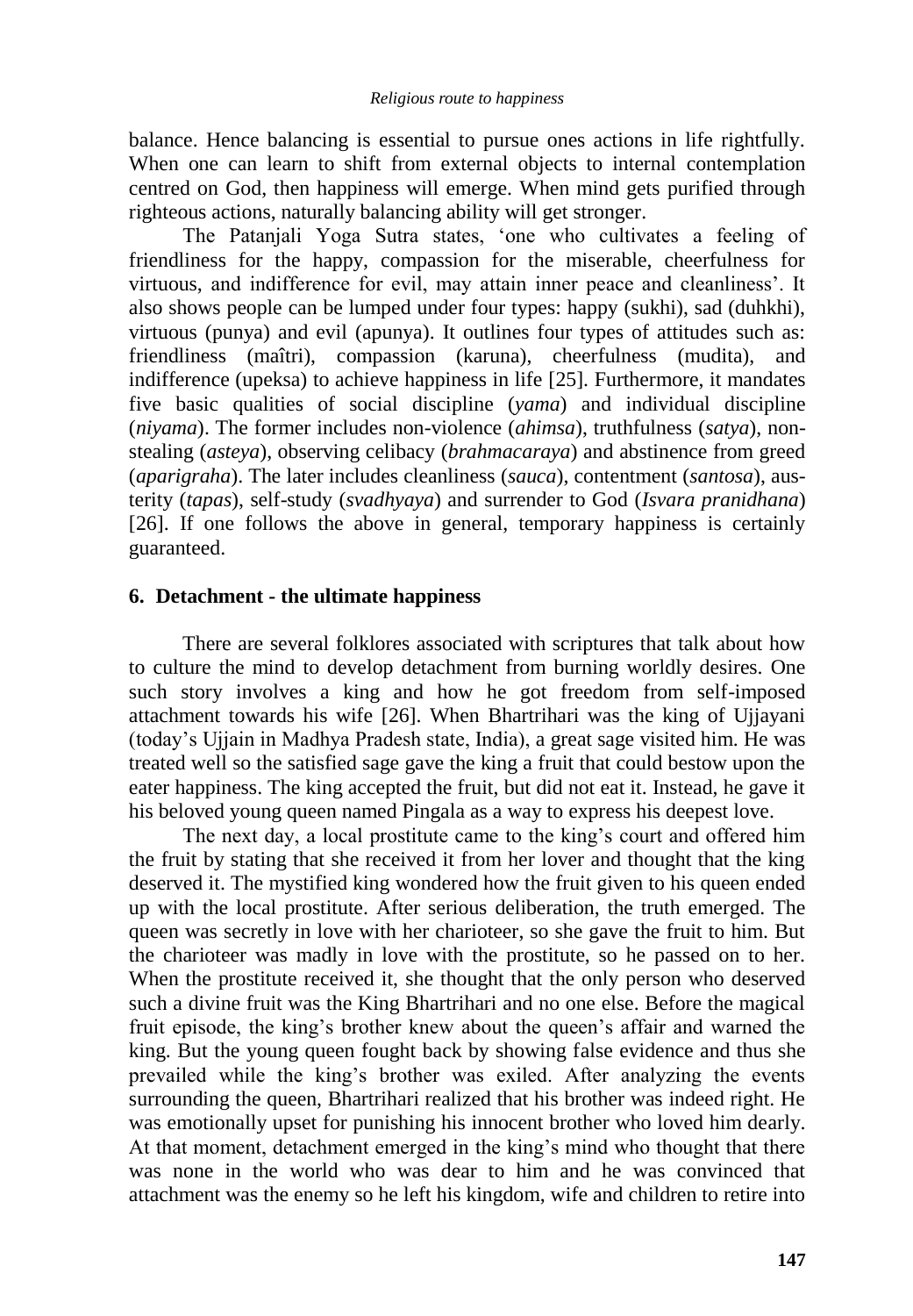the forests as a monk. Bhartrihari meditated for many years in the forest and finally attained the knowledge of the Self (supreme bliss or enlightenment). He wrote a thought-provoking poem in Sanskrit called ‗*Vairagya Shatakam*' or ‗Hundred Verses of Renunciation' and Swami Vivekananda's translations of few lines outlined below [en.wikisource.org/Swami\_Vivekananda/Bhartrihari's\_ Verses on Renunciation]:

*"Not knowing the power of flame, the insect falls into it. The fish swallows the bait, not knowing the hook inside. That, well aware of the vanity and dangers of the world, We cannot give it up ~ such is the power of Delusion." (Verse 18)*

*"Life is like a wave upon the waters; Youth only remains a few days. Wealth is like a fancy of the mind; it immediately vanishes. Enjoyment is like a flash of lightning amongst dark clouds. Our most beloved one is only for a moment. Knowing this, O man, Give your heart unto Brahman to cross this ocean of life." (Verse 36)*

*"Old age watches us, roaring like a tigress. Disease, like enemies, is striking us often. Life is flowing out like water from a broken jar. Curious still how men do evil deeds in this world!" (Verse 38)*

*"I have not learnt that knowledge which defeats all opponents! Nor have been able, at the point of the sword, Which can cut through an elephant's back, To send our glory even unto the skies; Nor, under the light of the full moon, Drunk the nectar of the budding lips of the beloved, My youth is gone fruitless, like a lamp in an empty house." (Verse 46)*

*"When the body is still healthy and disease less, When old age has not yet attacked it, When the organs have not yet lost their power, And life is still full and undiminished, Now, now, struggle on rendering great help to yourself, my friend It is useless to dig a well in a house that is already on fire!" (Verse 75)*

*"This whole wide earth my bed, My beautiful pillows my own two arms, My wonderful canopy the blue sky, And the cool evening air to fan me, The moon and the stars my lamps, And my beautiful wife, Renunciation, by my side,*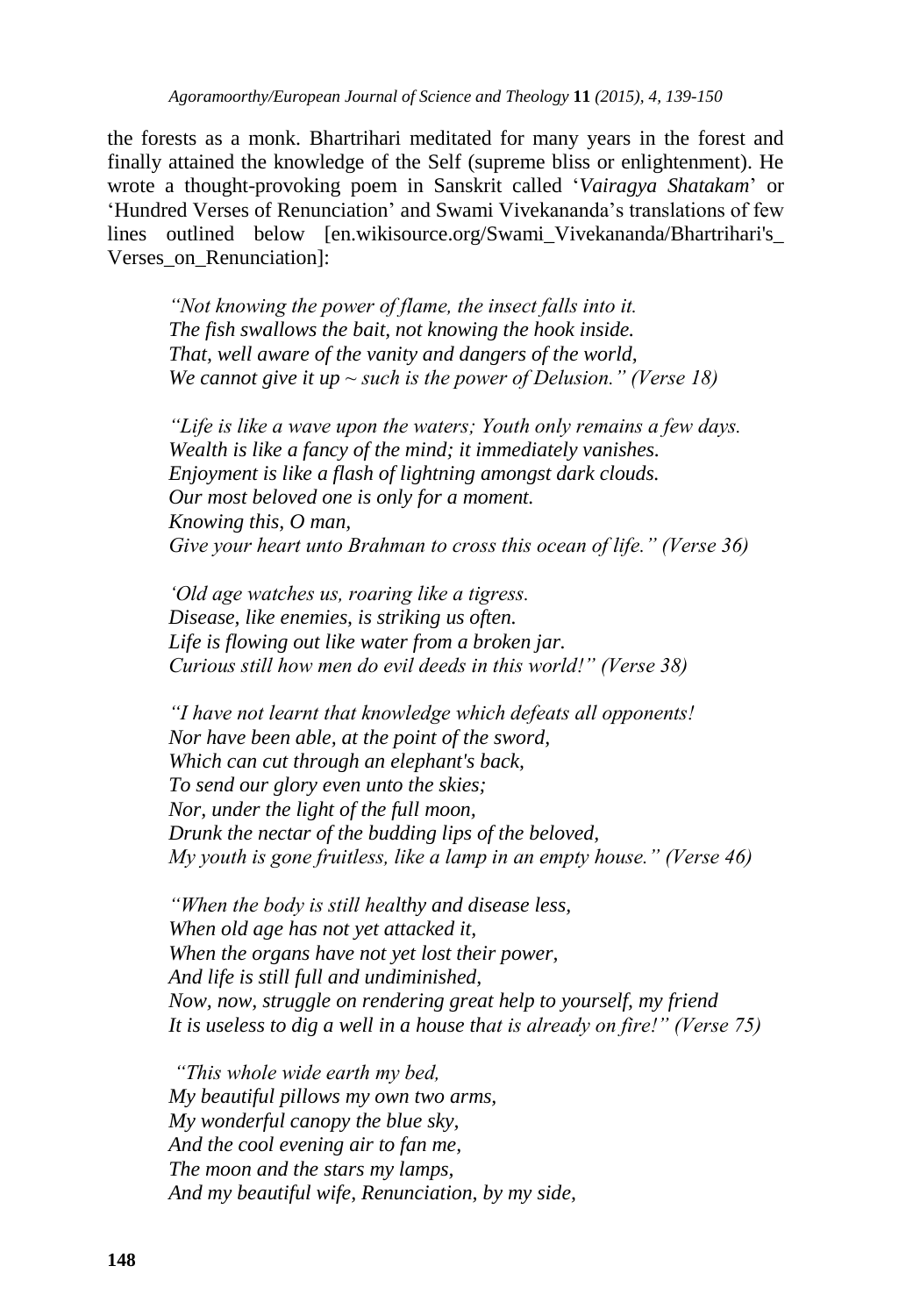*What king is there who can sleep like me in pleasure?" (Verse 94)*

#### **7. Conclusions**

There is no end to the obsession of worldly desires since the longing for name, fame, wealth and material benefits will not yield one to achieve liberation and absolute happiness. It can come only by understanding the Self and immersing in it always. Shri Adi Shankaracharya or the first Shankara with his remarkable reinterpretations of Hindu scriptures, especially on the Vedanta or Upanishads, had an overwhelming influence on the growth of Hinduism at a time when anarchy, superstition and prejudice was rampant. He advocated the greatness of the Vedas — he was the most famous *Advaita* philosopher who restored the Vedic dharma (righteousness) to its glory. He was also known as *Bhagavatpada Acharya* or the illumined guru at the feet of the Lord. He restored the scriptures, cleansed the Vedic religious practices of ritualistic surplus and guided the core intellectual teachings of the Vedas, which is known as *Advaita Vedanta* or non-dualism for humanity. It was the great legend Shankara who restructured various forms of random religious practices into acceptable norms and stressed on the ways of worship and conduct in society as laid down in the Vedas. Accordingly, the Self is *Brahman* or the Divine Creator — *Brahman* is the ‗I' of ‗Who Am I?' In other words, the bodies are manifold but the separate bodies have the one Divine in them. The unparalleled world of being and nonbeing is not apart from the *Brahman* but ultimately become one with *Brahman*. In other words, *Brahman* alone is real, and the unparalleled universe is unreal and an illusion. Through intense practice of the concept of *Advaita*, the ignorance of ego and ideas of duality can be removed from the human mind.

Hindu scriptures clearly state that all problems in human lives are selfcreated. For example, the root cause of the global climate change crisis in the human society is the shortcomings of the individual human attitude towards nature. Until and unless one transforms all the egoistic attitudes into eco-friendly attitudes, the thorny concerns of climate change cannot be cracked. We strongly believe that the righteous values mandated by the scriptures have great potential to influence humanity, especially for those who follow Hinduism in the Indian sub-continent. If the righteous values are adhered in society following the ancestral footsteps, it could certainly decelerate not only the global warming catastrophe but also ease sufferings in life. So simplification of lifestyle — first at the individual-level and then at the society at-large will ultimately leading to eventual peace and happiness in Earth.

## **Acknowledgement**

I express my profound gratitude to three great departed souls, my parents and my eldest sister, for their blessings and unconditional love. Many loving people including my family, friends and colleagues have helped me in many ways over the last half century, and I owe them all a debt of gratitude. Finally, I